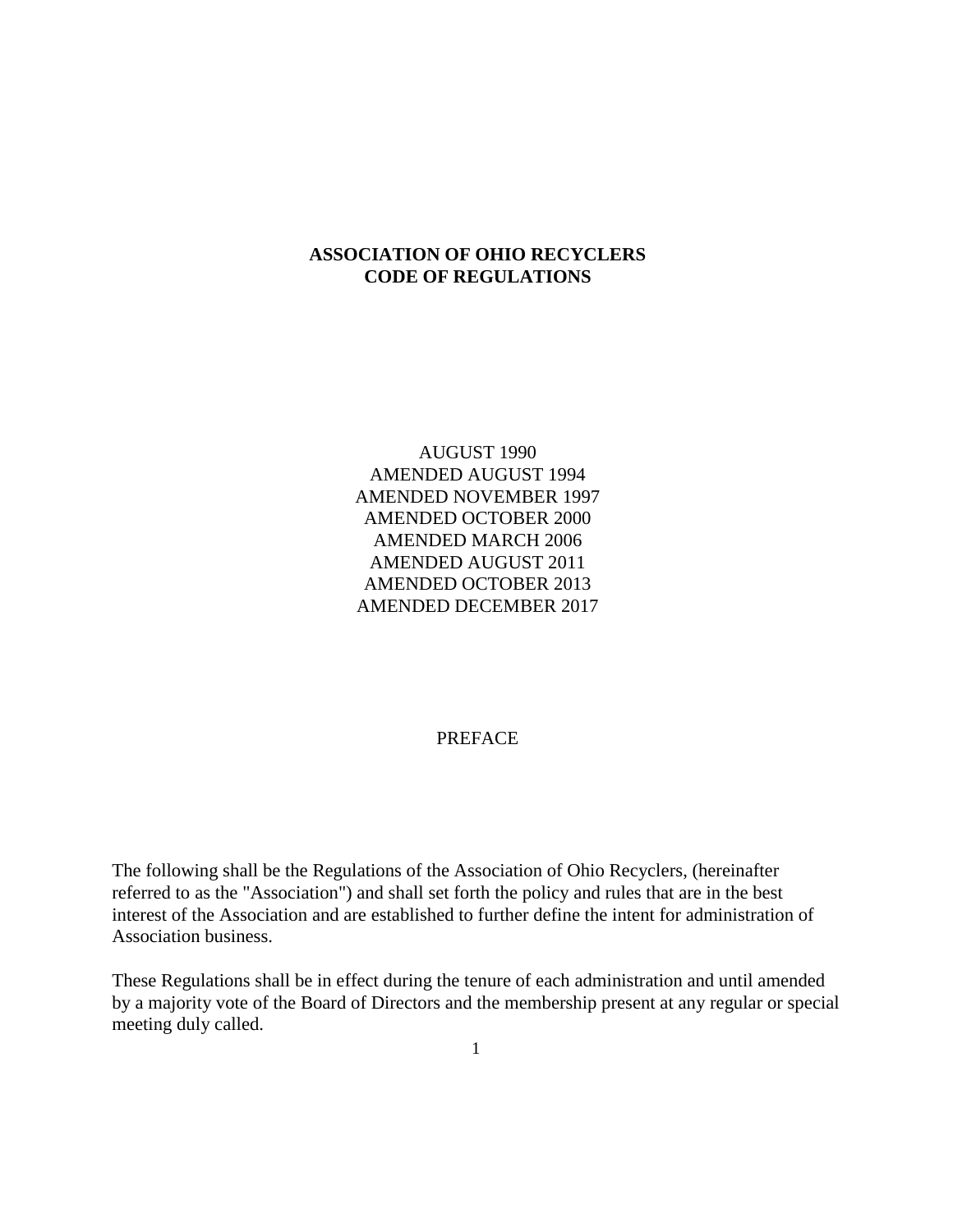# ARTICLE I: OBJECTIVES

| Section 1 | Objectives: The objectives of this Association shall be:<br>To promote sound solid waste management practices incorporating source<br>1)                                                                                                                                                                                                                           |
|-----------|--------------------------------------------------------------------------------------------------------------------------------------------------------------------------------------------------------------------------------------------------------------------------------------------------------------------------------------------------------------------|
|           | separation and recycling of marketable materials in the waste stream;                                                                                                                                                                                                                                                                                              |
|           | 2)<br>To educate the public about the numerous benefits of recycling;                                                                                                                                                                                                                                                                                              |
|           | 3)<br>To share and distribute information among members and to provide<br>technical assistance to promote recycling activities;                                                                                                                                                                                                                                    |
|           | To increase demand for recycled products through public education;<br>4)                                                                                                                                                                                                                                                                                           |
|           | To encourage public officials to be aware of, promote and implement<br>5)<br>recycling programs for both hazardous and non hazardous wastes;                                                                                                                                                                                                                       |
|           | To promote the cooperation of the public and private recycling industry,<br>6)<br>private industry and governmental agencies in a unified effort to increase<br>the recycling of waste materials;                                                                                                                                                                  |
|           | To promote research and development in recycling technology and<br>7)<br>economics;                                                                                                                                                                                                                                                                                |
|           | 8)<br>To function as a legislative platform to meet the needs of recycling and<br>solid waste management;                                                                                                                                                                                                                                                          |
|           | To promote and develop recycling policies on the national, state and local<br>9)<br>levels for hazardous and non hazardous wastes and                                                                                                                                                                                                                              |
|           | 10)<br>To encourage manufacturers of consumer goods/industrial goods to<br>maximize their use of recycled materials, as well as to eliminate toxic and<br>non-recyclable materials from their products.                                                                                                                                                            |
|           | <b>ARTICLE II: RESTRICTIONS</b>                                                                                                                                                                                                                                                                                                                                    |
| Section 1 | This Association shall be nonpolitical and nonpartisan.                                                                                                                                                                                                                                                                                                            |
|           | <b>ARTICLE III: MEMBERSHIP</b>                                                                                                                                                                                                                                                                                                                                     |
| Section 1 | Term of Membership<br>Term of membership in the association shall be twelve (12) months.                                                                                                                                                                                                                                                                           |
| Section 2 | Eligibility for membership<br>Any person, business, organization or government entity engaged in the business<br>or activity of recycling within the State of Ohio, and that has completed a<br>membership application and provides the appropriate dues, shall be a member of<br>the Association and shall have their name and address recorded by the Secretary. |
| Section 3 | Categories of Membership                                                                                                                                                                                                                                                                                                                                           |
|           | $\overline{c}$                                                                                                                                                                                                                                                                                                                                                     |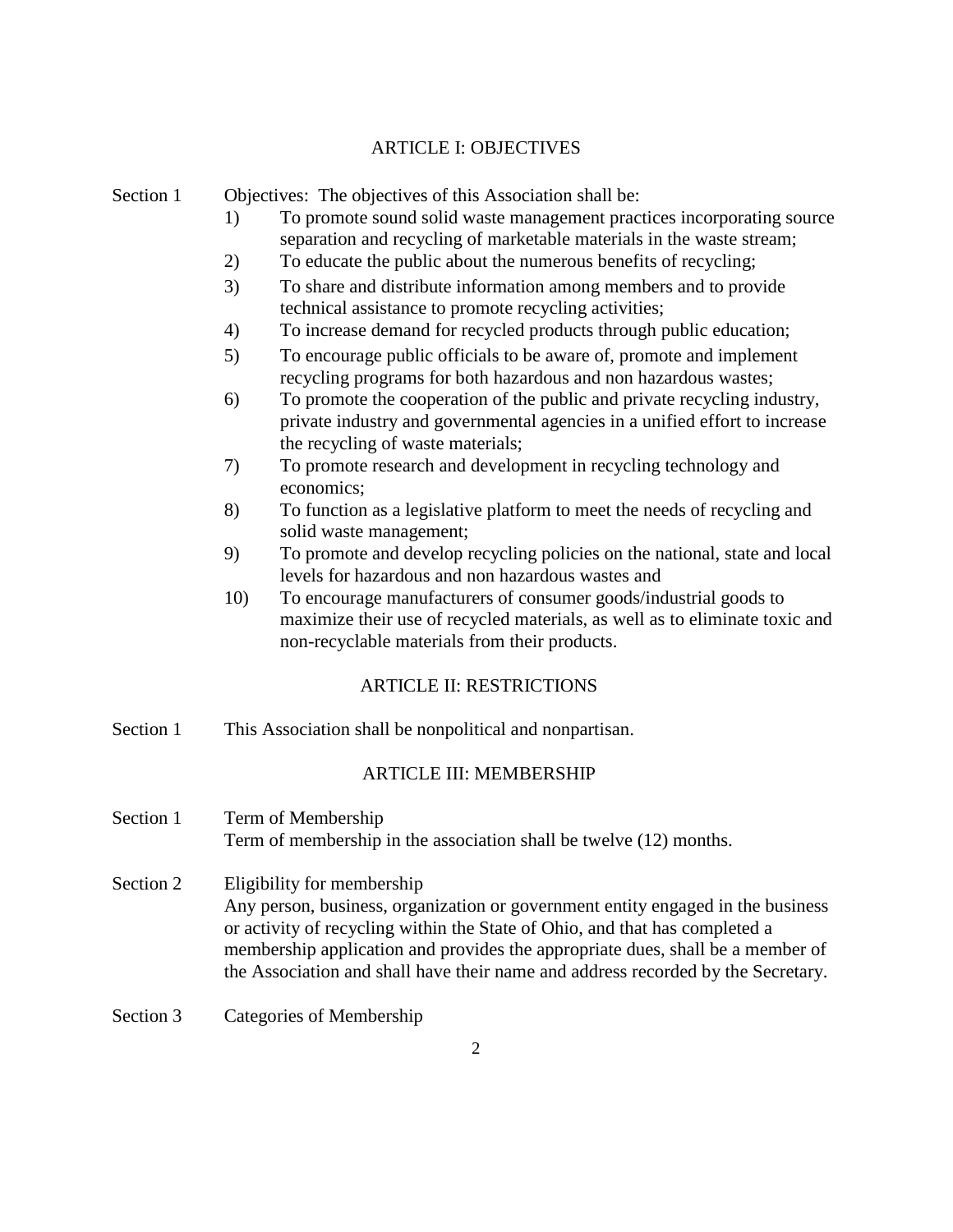|           | There shall be the following categories of memberships to the Association:<br><b>Business Membership</b><br>1)<br>General<br>a)<br>Recycling<br>b)<br>Special Waste<br>$\mathbf{c})$<br>2)<br>Government Membership<br>3)<br><b>Education Membership</b><br>4)<br>Individual Membership<br>Non-Profit Membership<br>5)<br>Associate Membership<br>6)                                                                                                                                                                                                                                                                                                                                                                                                                                                                                                                                                                                                                                                                                                                                                                                                                                                                                                                                                                                                                                                                                                                                                                        |
|-----------|-----------------------------------------------------------------------------------------------------------------------------------------------------------------------------------------------------------------------------------------------------------------------------------------------------------------------------------------------------------------------------------------------------------------------------------------------------------------------------------------------------------------------------------------------------------------------------------------------------------------------------------------------------------------------------------------------------------------------------------------------------------------------------------------------------------------------------------------------------------------------------------------------------------------------------------------------------------------------------------------------------------------------------------------------------------------------------------------------------------------------------------------------------------------------------------------------------------------------------------------------------------------------------------------------------------------------------------------------------------------------------------------------------------------------------------------------------------------------------------------------------------------------------|
| Section 4 | Dues<br>The annual dues for each category of membership shall be determined by the<br>Board of Directors.                                                                                                                                                                                                                                                                                                                                                                                                                                                                                                                                                                                                                                                                                                                                                                                                                                                                                                                                                                                                                                                                                                                                                                                                                                                                                                                                                                                                                   |
| Section 5 | Voting Rights of Membership<br>Each member of the association shall have one vote.                                                                                                                                                                                                                                                                                                                                                                                                                                                                                                                                                                                                                                                                                                                                                                                                                                                                                                                                                                                                                                                                                                                                                                                                                                                                                                                                                                                                                                          |
| Section 6 | <b>Rights of Membership</b><br>Membership allows the members to bring issues before the Board of Directors at<br>any regularly scheduled meeting.                                                                                                                                                                                                                                                                                                                                                                                                                                                                                                                                                                                                                                                                                                                                                                                                                                                                                                                                                                                                                                                                                                                                                                                                                                                                                                                                                                           |
| Section 7 | <b>Expulsion and Suspension</b><br>The Board shall have the power to expel or suspend any Member, or to take such<br>other disciplinary action as may be necessary, for failure to abide by these Bylaws<br>or for any conduct which the Board, in its discretion, may determine to be<br>prejudicial or detrimental to the best interests of the Association of the recycling<br>industry. The President shall inform the Board of any charges or information<br>concerning such conduct of any Member. Any Member, for whom disciplinary<br>action is proposed, shall be given not less than thirty (30) days advance written<br>notice of a hearing on the charges, setting forth with particularity the act(s) or<br>action(s) alleged to be the basis for such disciplinary action. The notice shall set<br>forth the date, time and place of the hearing and advise the Member of the right to<br>present evidence and a defense. The Member shall have the right to submit a<br>written defense and/or appear in person with counsel and be heard at such<br>meeting. In case it shall be found by a three-fourths vote of the Board where a<br>quorum is present that the charges against the Member are sustained and warrant<br>the disciplinary action, suspension or expulsion of such Member, a resolution that<br>that effect shall be adopted, and such action shall be final. Expulsion of a Member<br>by the Board shall cancel all rights, interests and privileges of such Member in the<br>Association. |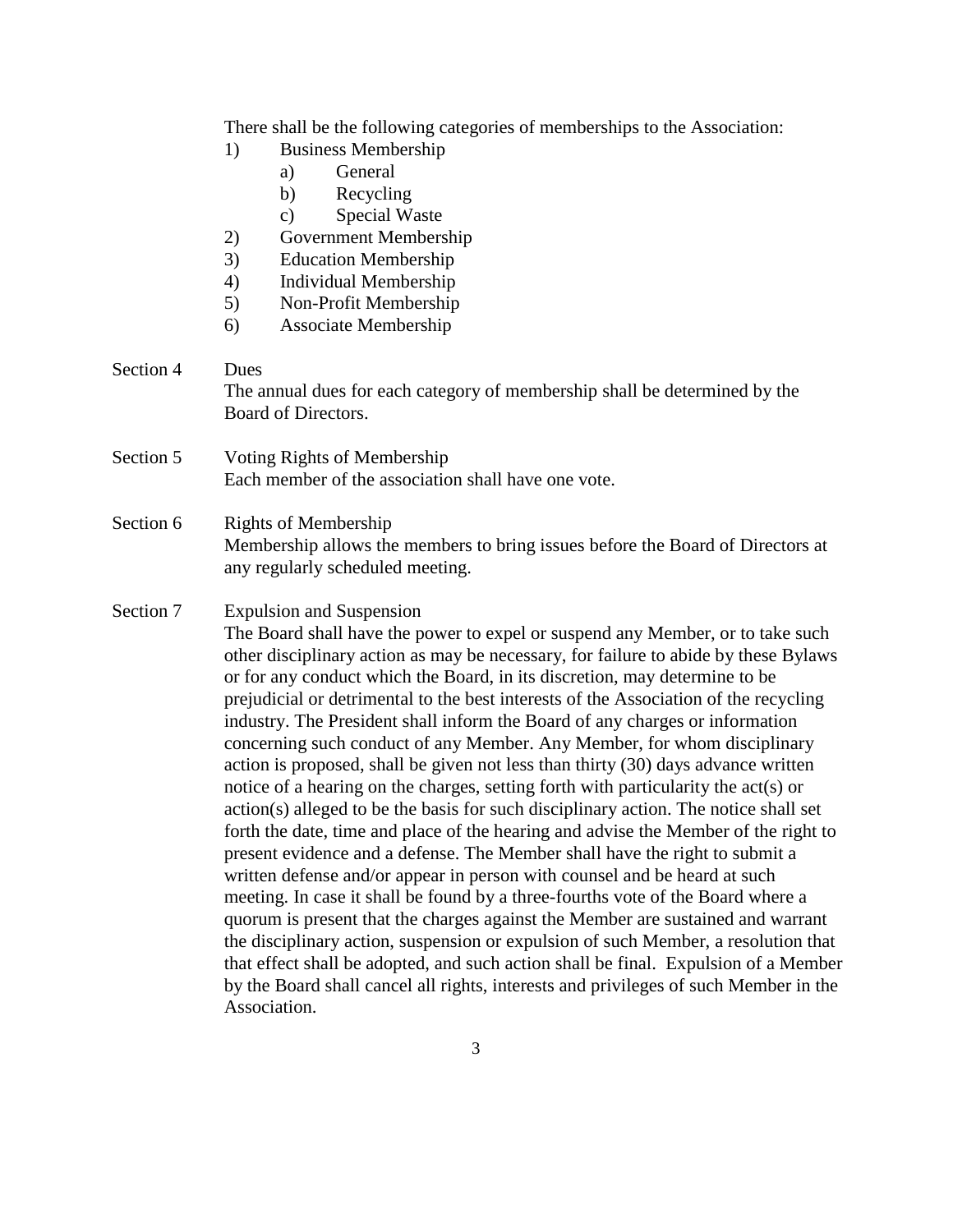### ARTICLE IV: MEETINGS OF MEMBERS

#### Section 1 Notice of All Meetings

Notice of all meetings of voting members shall be done by postage paid U.S. mail or electronically (fax, email, or web), to every member at the address shown in the records of the Association or shall be emailed at the email address shown in the records of the organization**.** The notice shall specify the place, date and time of the meeting and, in case of a special meeting, the purpose of the meeting. The notice shall be mailed at least 21 days prior to the date of the meeting or emailed at least 14 days prior to the date of the meeting.

#### 1) Annual Meetings

The annual meeting of members shall be held at such place, date and time as may be prescribed by the Board of Directors.

#### 2) Special Meetings

Special meetings may be called by the President, the Board of Directors or upon written request of 25% of the voting members.

# Section 2 Ouorum A quorum for any general meeting of the voting members shall be those voting

members represented at such meeting. Section 3 Voting

Any member may vote, as presented by the Board, in person, written ballot, U.S. mail or electronically. Members shall be given notice of pending vote at least ten (10) days prior to the date of such vote.

# ARTICLE V: POWER AND DUTIES OF THE BOARD OF DIRECTORS

## Section 1 General Powers

The Board of Directors shall have the power to:

- 1) Adopt and publish rules defining the objectives and direction of the Association;
- 2) Exercise for the Association all other powers, duties and authorities vested in, or delegated to, the association;
- 3) Make all personnel decisions as necessary to conduct Association business and fix compensation if applicable and;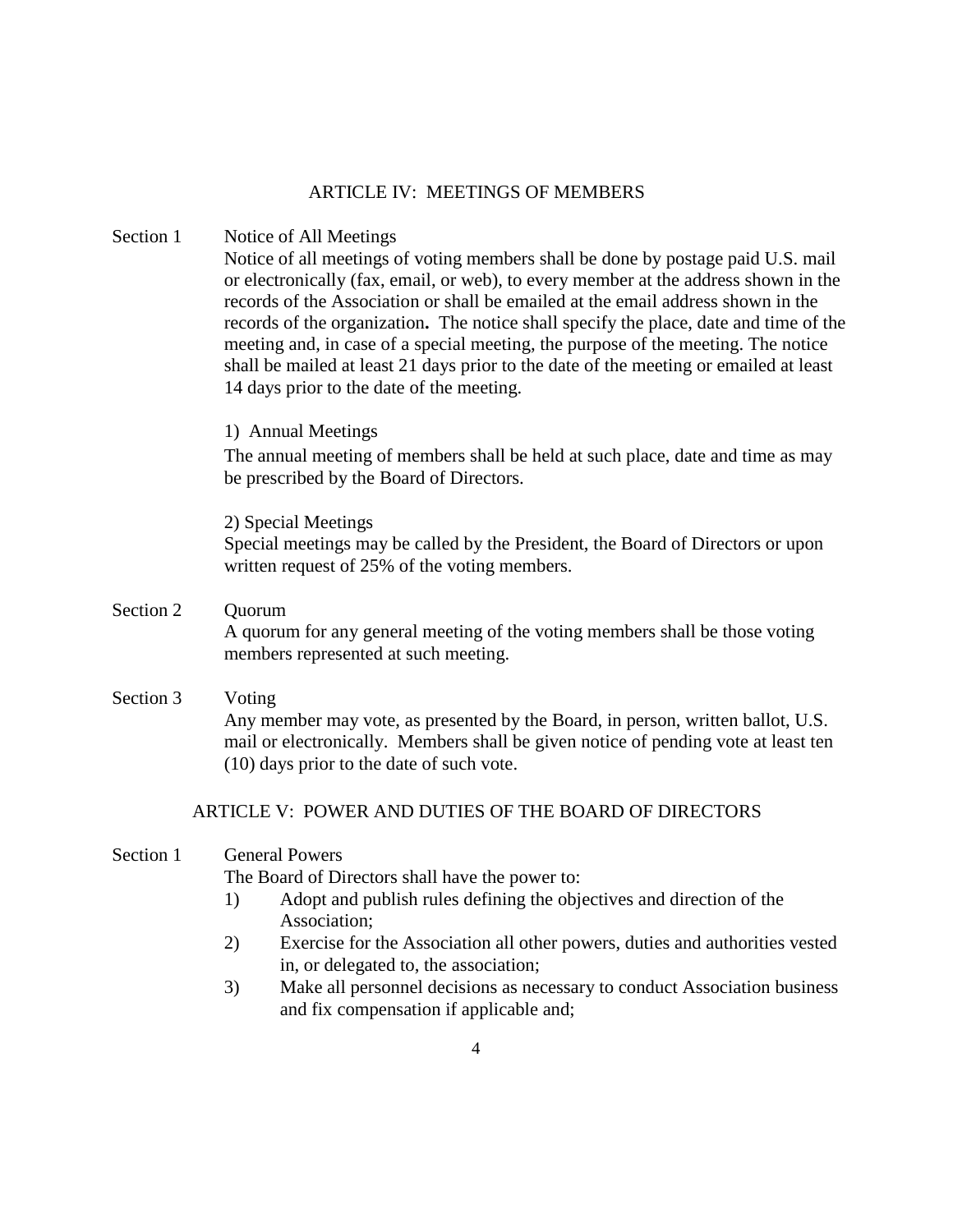4) Elect from the Board membership those members who shall serve as Officers of the Association.

## Section 2 Duties

- 1) The Board shall prescribe the policy that upholds the purposes and executes the programs of the Association within the scope of the Codes of Regulation and Articles of Incorporation of the Association. Each Board member is responsible for submitting documentation to the Secretary which satisfies any requirements for each activity which falls under his/her responsibility.
- 2) Copies of all incoming or outgoing correspondence must be furnished to the Secretary. The President and all officers will provide the Treasurer with detailed plans for expenditures and revenues for their respective area of responsibility. Upon approval of the Budget, each Officer shall schedule timely completion of the planned projects in his/her area of responsibility.

## Section 3 Number

The affairs of this Association shall be managed by a non-paid Board of Directors consisting of fifteen members. The members of the Board of Directors shall be chosen to represent, as closely as possible, the following groups of recycling interests:

- Two members representing General Business Membership
	- Two members representing Recycling Business Membership
- One member representing Special Waste Membership
- Two members representing Government Membership
- One member representing Education Membership
- One member representing the Individual Membership
- Six members elected At-Large from any membership category

Section 4 Qualifications for Board Membership Any voting member of the Association is eligible to seek election to the Board of Directors within their respective membership category or At-Large.

Section 5 Selection of Board Membership

The Board of Directors shall be elected through a general election process for the entire membership of the organization. The voting can take place either in-person, electronically, or a combination. The number of votes a member will be able to cast will equal the number of open Board positions. Members will also be able to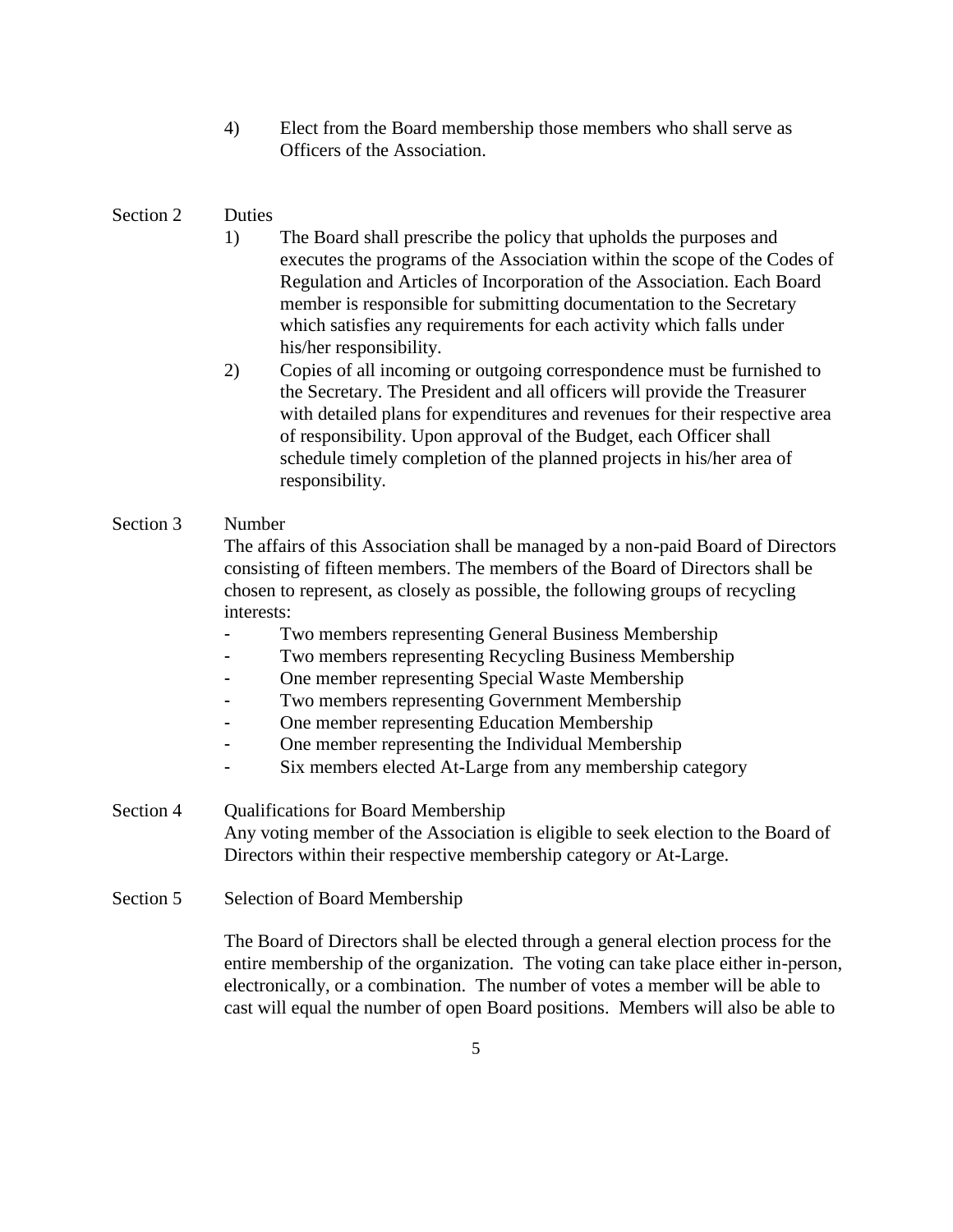write in candidates. In the event of a tie in any category, a coin toss will be held by two Board members who are not seeking reelection.

#### Section 6 Term of Office

- 1) Each Board member shall serve a term of two years from the date of election until his/her successors are elected and assume office.
- 2) In order to maintain Board continuity, after the first year one Board member from each category of recycling interest will be elected. From that point on, elections will be held annually for Board members whose positions have been vacated.
- 3) Each Board member shall continue to serve on the Board in the category to which they are designated until the next election. At that time, the Board shall determine the ability of that Board member to serve in their current category or their new category as appropriate.
- 4) The absence of a Board member for three consecutive meetings shall be addressed by the Board and may result in removal from the Board of Directors.

### Section 7 Vacancies

A vacancy on the Board may be the result of a resignation, death or removal of a Board member. Any member of the Board of Directors may be removed with just cause by a 2/3 vote of the Board. In the event of a Board vacancy, a successor to fulfill the remaining term shall be selected from the respective membership category by a majority vote of the remaining Board members at a Board meeting within 60 days of the vacancy.

#### ARTICLE VI: MEETINGS OF THE BOARD OF DIRECTORS

Section 1 1) Regular Meetings In addition to the annual meeting, the Board of Directors shall meet a minimum of three (3) times per year. The Board may, by resolution, establish the place, date and time for other regular meetings of the Board. Board members may use phone conferencing to attend the meeting if they cannot attend in person.

#### 2) Alternate Meetings

The preference is for all decisions to be brought to a regular meeting of the Board of Directors. It is recognized that there may be circumstances that require a timely response for decision making. In such a case, the President can conduct an electronic poll vote. A poll vote requires over half of all Board members to vote "yes" in order to achieve a resolution. There may also be circumstances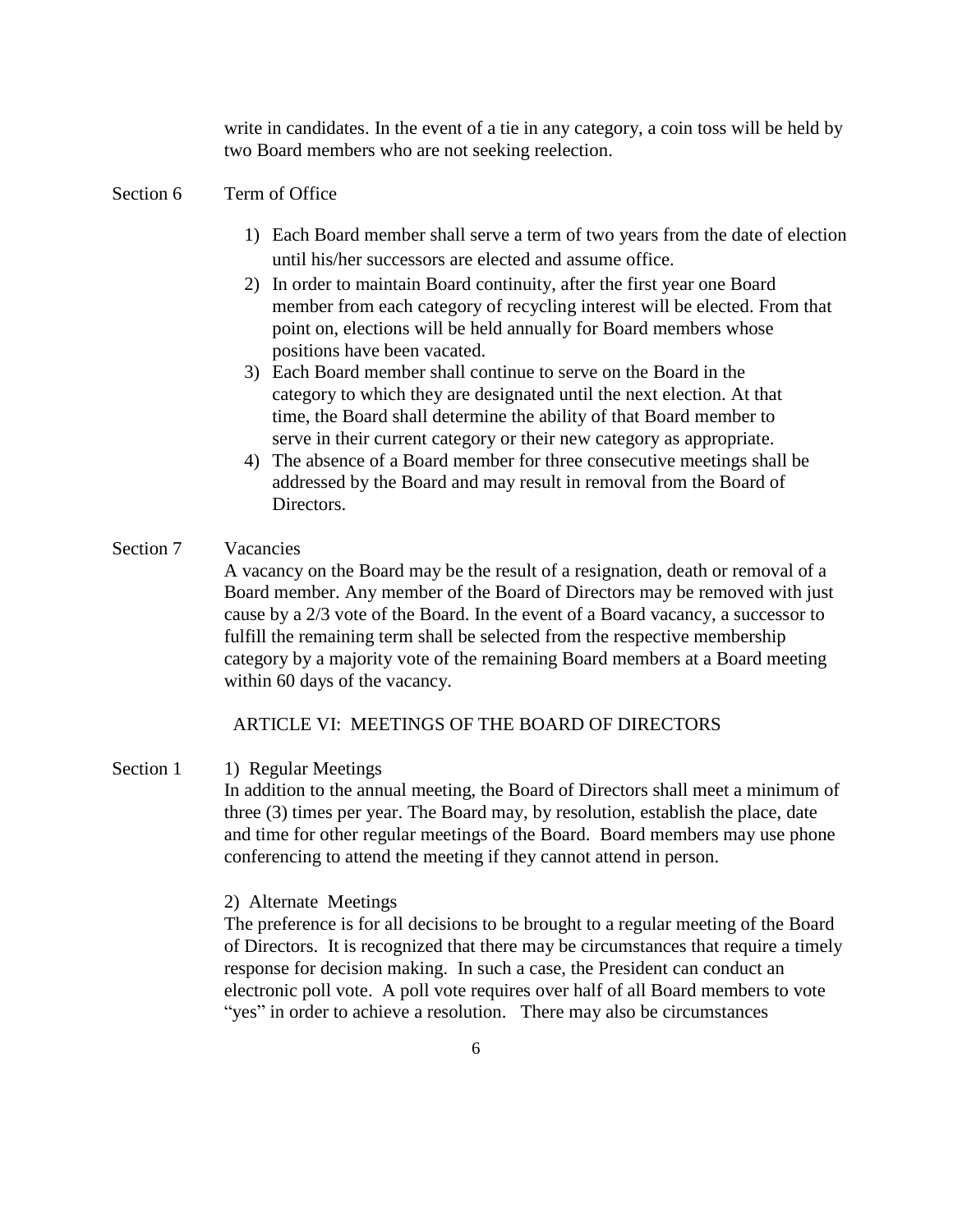(emergency or because of delicateness) that would require the use of an Executive Committee (EC). The EC consists of the President, Vice President, Secretary, Treasurer, and Assistant Treasurer. A quorum for the EC shall require at least three of the EC members and an attempt must be made to include all of the EC members. The Executive Committee shall have all of the authority of the Board of Directors except as otherwise provided by law. Any actions or votes taken outside of the normal meetings of the Board of Directors will be recorded in the minutes of the next Board Meeting.

Section 2 1) Special meetings Special meetings may be called by the President or at the request of three (3) Directors. Such special meetings may be held at such place and time as the President may determine.

2) Organization Meetings

The elected Board of Directors shall meet within forty-five (45) days of the annual election for the purpose of selecting officers and providing an organization meeting.

3) General Membership shall be included in all meetings. The Board of Directors reserves the right to go into executive session.

# Section 3 Alternate Meeting Methods The Board may, with the approval of the majority of the Board of Directors, hold regular meetings or special meetings using electronic conferencing systems such as web conferencing and telephone conferencing as an alternative to meeting at a specified physical location.

Section 4 Notice of All Meetings Except as otherwise herein specifically provided, notice of regular meetings shall be given at least ten (10) days prior to the date of such meeting.

# Section 5 Ouorum For regularly scheduled meetings a majority of the Board of Directors shall constitute a quorum.

# Section 6 Voting Board of Director meeting votes will be taken in person or electronically. Board meeting votes taken in person will require a majority of the quorum to pass. Votes taken electronically will require a majority of the Board to pass. If there is an emergency call for a vote, voting rules will be set by the Board of Directors.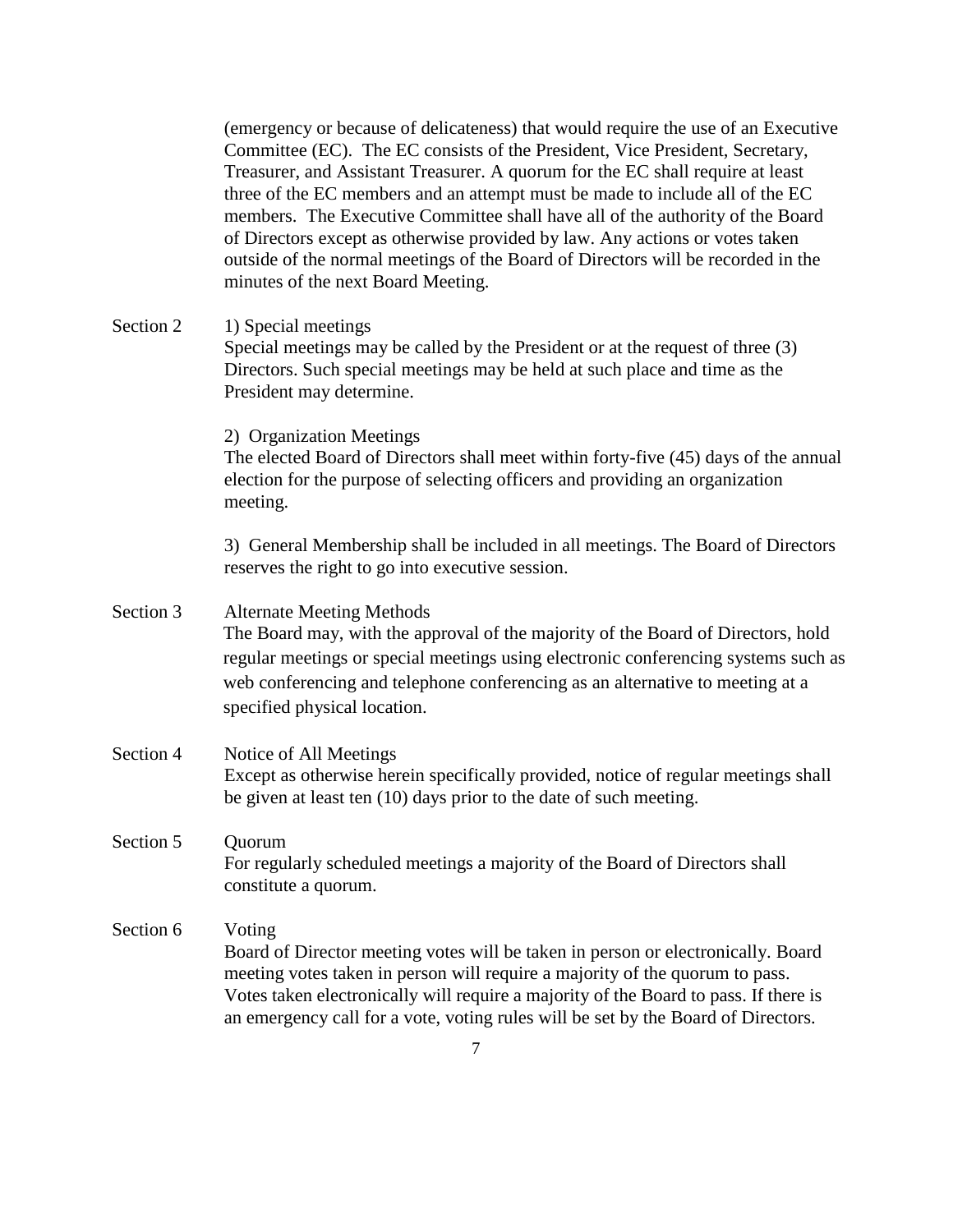#### ARTICLE VII: OFFICERS

#### Section 1 Officers

1) Officers shall be members of the Board of Directors. The officers of the Association shall be a President, Vice President, Secretary, Treasurer, and Assistant Treasurer. The Board of Directors shall select these officers at the annual organization meeting.

2) The term of office shall be for a period of one year and until their successors are elected and assume office, unless an officer resigns or is removed.

#### Section 2 Duties of Officers

1) President

The President shall organize, manage and control the operation of the Association and ensure that programs are executed in agreement with the objectives of the Association. The President will direct the work of any contracted staff and shall preside at all meetings of the members and the Board of Directors.

The President shall maintain official contacts with key governmental agencies having interests in recycling, including but not limited to: The Ohio Department of Natural Resources, the Ohio Environmental Protection Agency and the Ohio Department of Development. The President shall sign all contracts and other documents as may be usually performed by a chairperson or as prescribed by the Board. The President, with the advice and consent of the Board, shall assign committees as deemed necessary by the Board.

The President shall assign Board members and other Association members, as willing and able, to serve upon committees.

2) Vice President

The Vice President serves as the second highest elected officer of the association and assists the President in the performance of his or her duties. The Vice President shall have such powers and perform such duties as may be conferred by the Board or the President.

In the event of the President's absence from a Board meeting, or disability, or at the President's request, the Vice President shall serve as the acting President and shall have all of the powers and perform all of the duties conferred upon the President.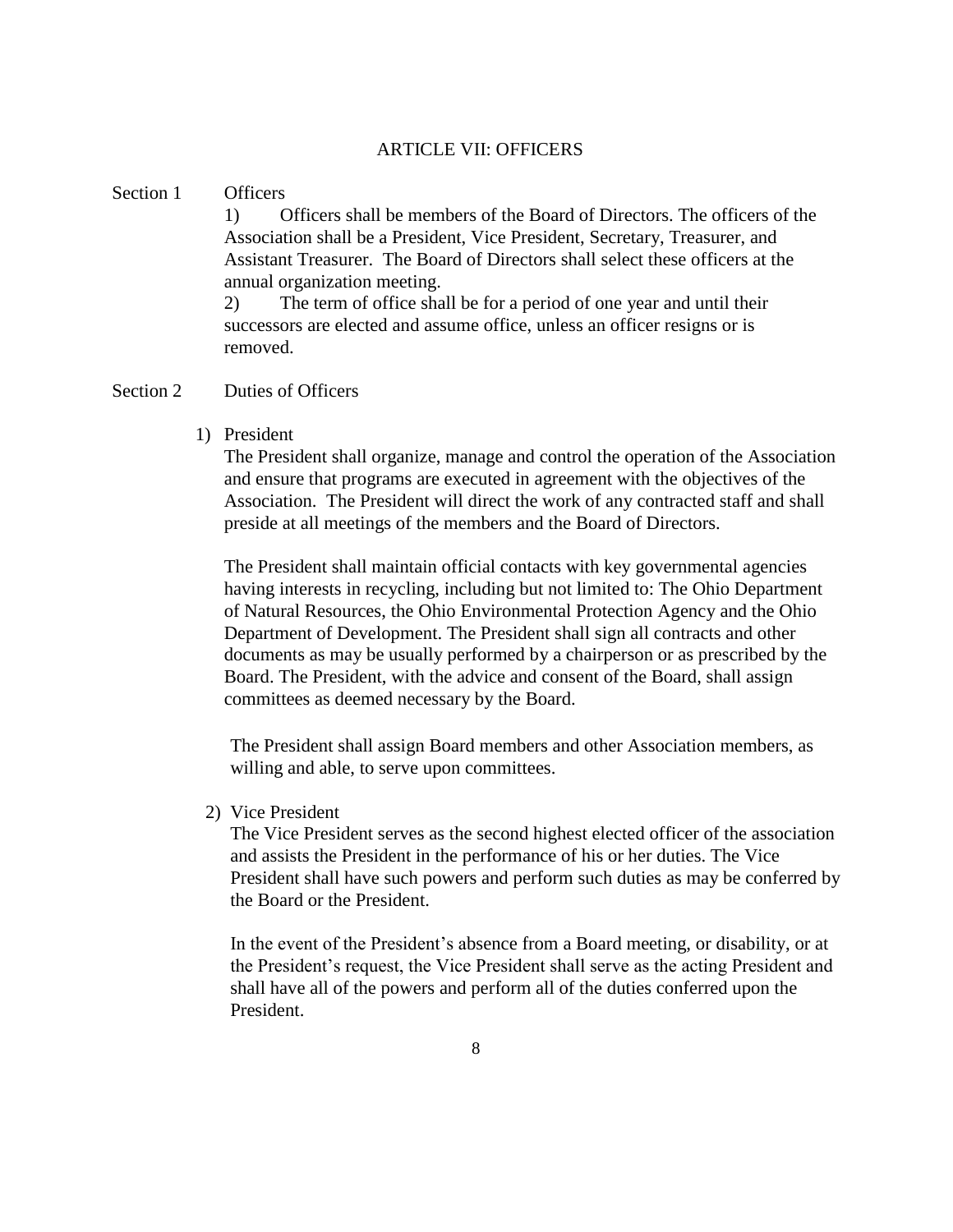The Vice President shall, with the Board, plan the programs of the Association for the fiscal year and prepare, or cause to be prepared, an outline of proposed activities to be submitted to the Board and plan all general meetings of the membership.

3) Secretary

The Secretary shall keep a complete record of all meetings of the Association and the Board.

The Secretary shall serve notice of the meetings of the Board, as well as general members.

The Secretary shall prepare, or cause to be prepared, all reports, minutes of meetings and other records necessary for the conduct of business of the Association. Minutes shall be distributed to the Board within the two weeks following a Board meeting and include date, time and location of next Board meeting.

The Secretary shall accept from all other officers, Board members and general members all reports, records, documents and other correspondence that will be introduced for consideration or action by the Board or the general membership.

4) Treasurer

The Treasurer shall keep such financial records, make such financial reports and perform such other related duties as may be required by the Board.

The Treasurer shall keep the financial records for the Association as follows:

- Deposit moneys into the Association checking account and record the deposits made by other Board members on behalf of Association/Treasurer;
- Approval of, and payment/reimbursement of, billings and other expenses related directly to Association business and activities;
- Issue checks for these same expenses;
- Maintain an accurate checking account ledger and detail to the Board of Directors and/or the membership deposits made, checks written and billings paid;
- Prepare operating budget (s) as required for Association business and as required by the Board; and
- Prepare an annual financial report to be available for and subject to, inspection by any voting member of the Association.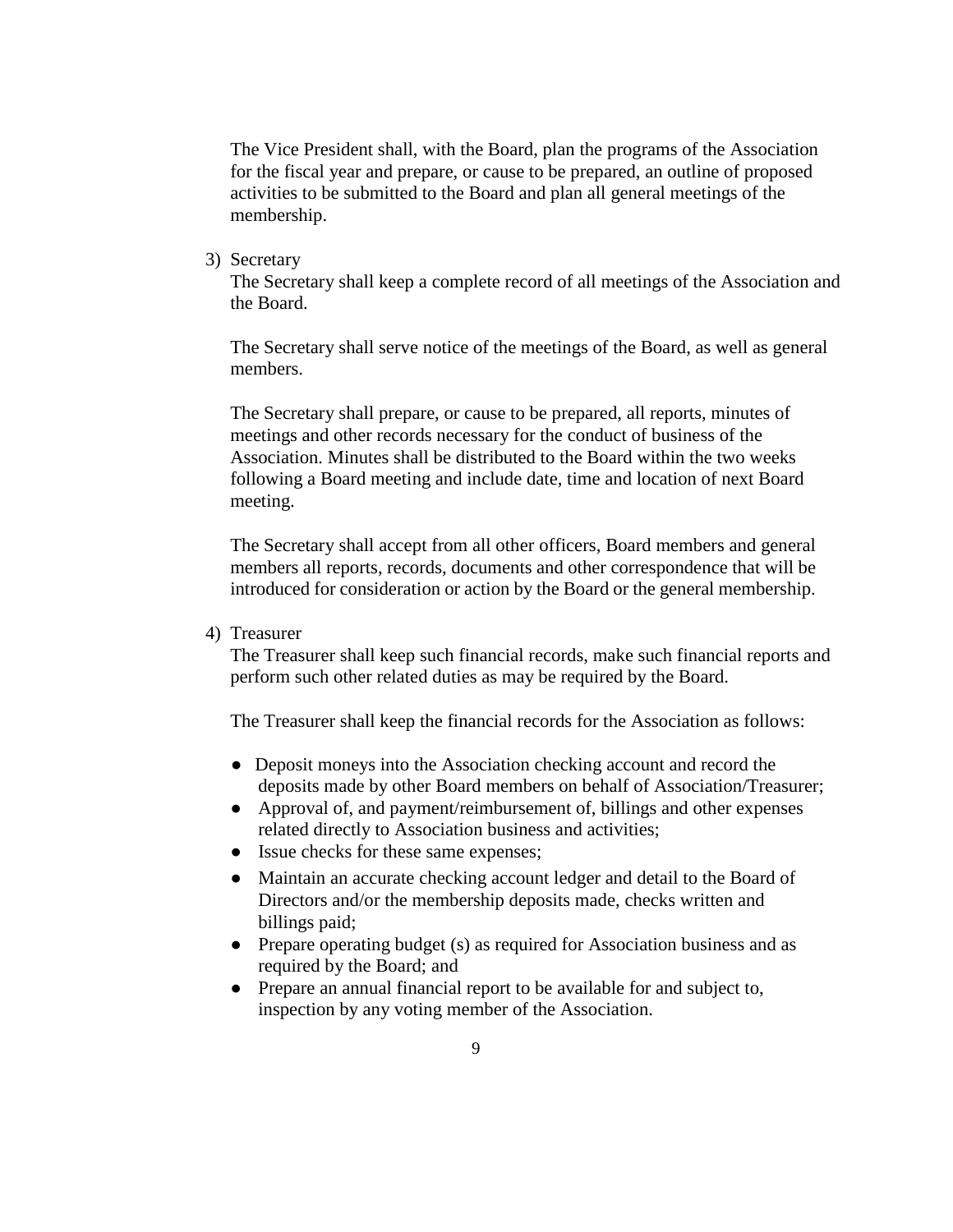### 5) Assistant Treasurer

The Assistant Treasurer shall perform, but not be limited to, the duties as follows:

- Reconciles financial statements independent of the Treasurer or other individual creating and/or approving payments;
- Provides financial reports and updates to the Board with the Treasurer is not present; and
- Performs duties as otherwise assigned by the Treasurer provided there is no conflict with items 1 or 2 above.

#### ARTICLE IX: ADMINISTRATION

Section 1 Executive Director/Administrative Assistant The Board of Directors may contract for Administrative Services. The Executive Director/Administrative Assistant, or the Director's staff, shall:

1) Maintain copies of all incoming and outgoing correspondence and

2) Maintain all membership records, membership rolls and the addresses of the members.

3) Additional tasks as approved by Board and outlined in the position descriptions.

## ARTICLE X: BOOKS, RECORDS AND AUDIT

- Section 1 Inspection The books, records and papers of the Association shall be available and subject to inspection with advance notice by any voting member of the Association.
- Section 2 Audit A financial report shall be made previous to the date of each annual meeting and presented at that meeting. An audit shall be made at any time, upon order of the Board of Directors or upon a majority vote of the voting members at any regular or special meeting.

### Section 3 Execution of Document

When the execution of any instrument has been authorized by the Board without specifying the executing officer, or in the absence of specified officers, such instrument may be executed by any two of the following officers: President, Vice President, Secretary, Treasurer, or Assistant Treasurer. However, the Board may authorize any officer to sign such instruments for, and on behalf of, the